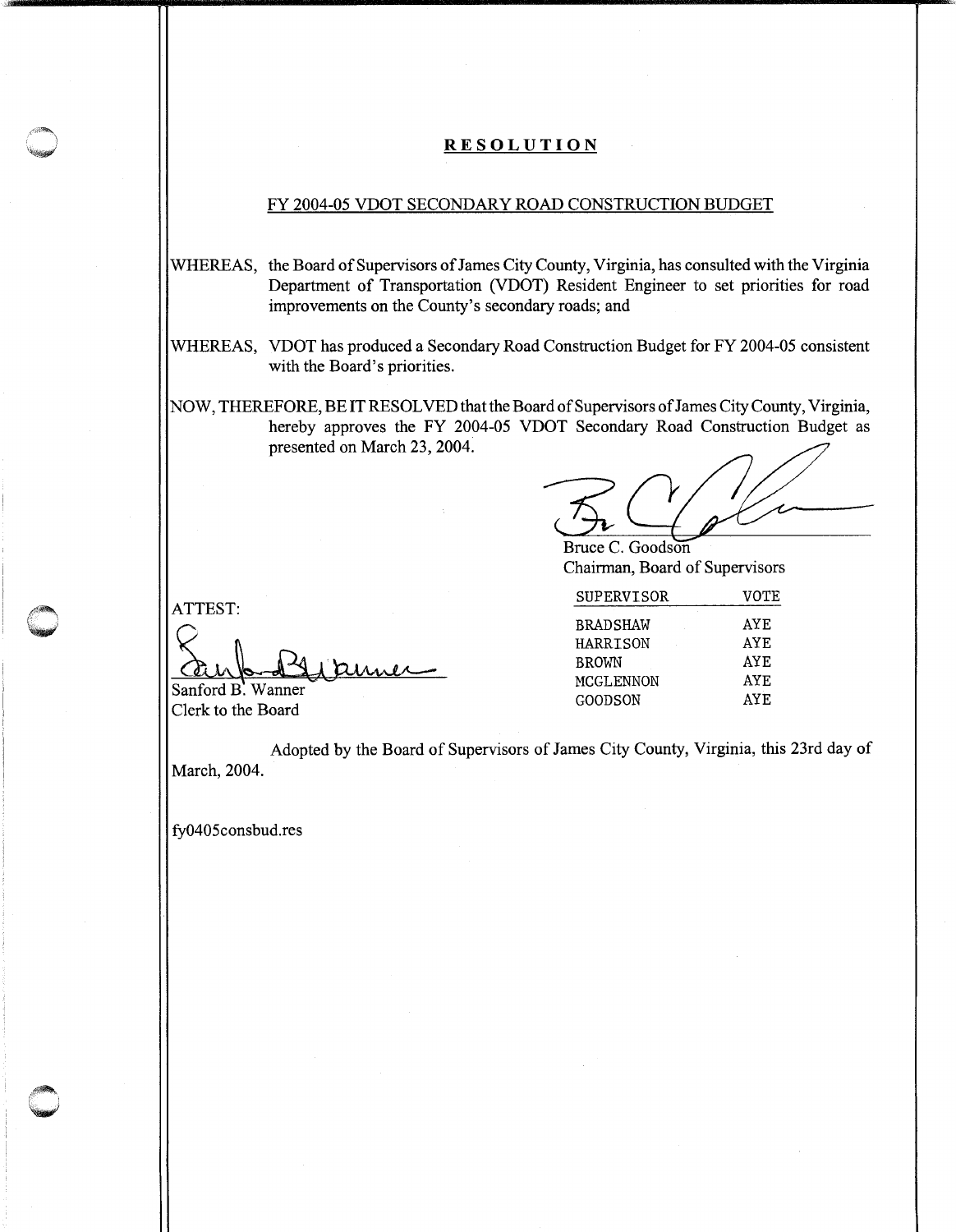## **Commonwealth of Virginia Department of Transportation Secondary System**

July 1, 2004 - June 30, 2005

|                   | Residency: Williamsburg | (35)  |
|-------------------|-------------------------|-------|
|                   | County: James City      | (047) |
| District: Suffolk |                         | (5)   |

### **Details of Construction Budget**

Regular Construction Allocation (33.1-23.4C)

Unpaved Road Allocation (33.1-23.1:1)

**Net Funds for Distribution** 

#### **Distribution**

Incidental Improvements

**Numbered Projects** \$1,446,009 **Regular Improvements** \$18,341 **Unpaved Road Improvements** \$1,569,350 TOTAL ALLOCATION:

**Board Approval Date:** 

2/25/2004

**VDOT Resident Engineer** Date

Date

Chairman, Clerk, Co. Administrator



\$1,551,009

\$1,569,350

\$105,000

\$18,341

Date: 2/24/2004

Page 1 of 5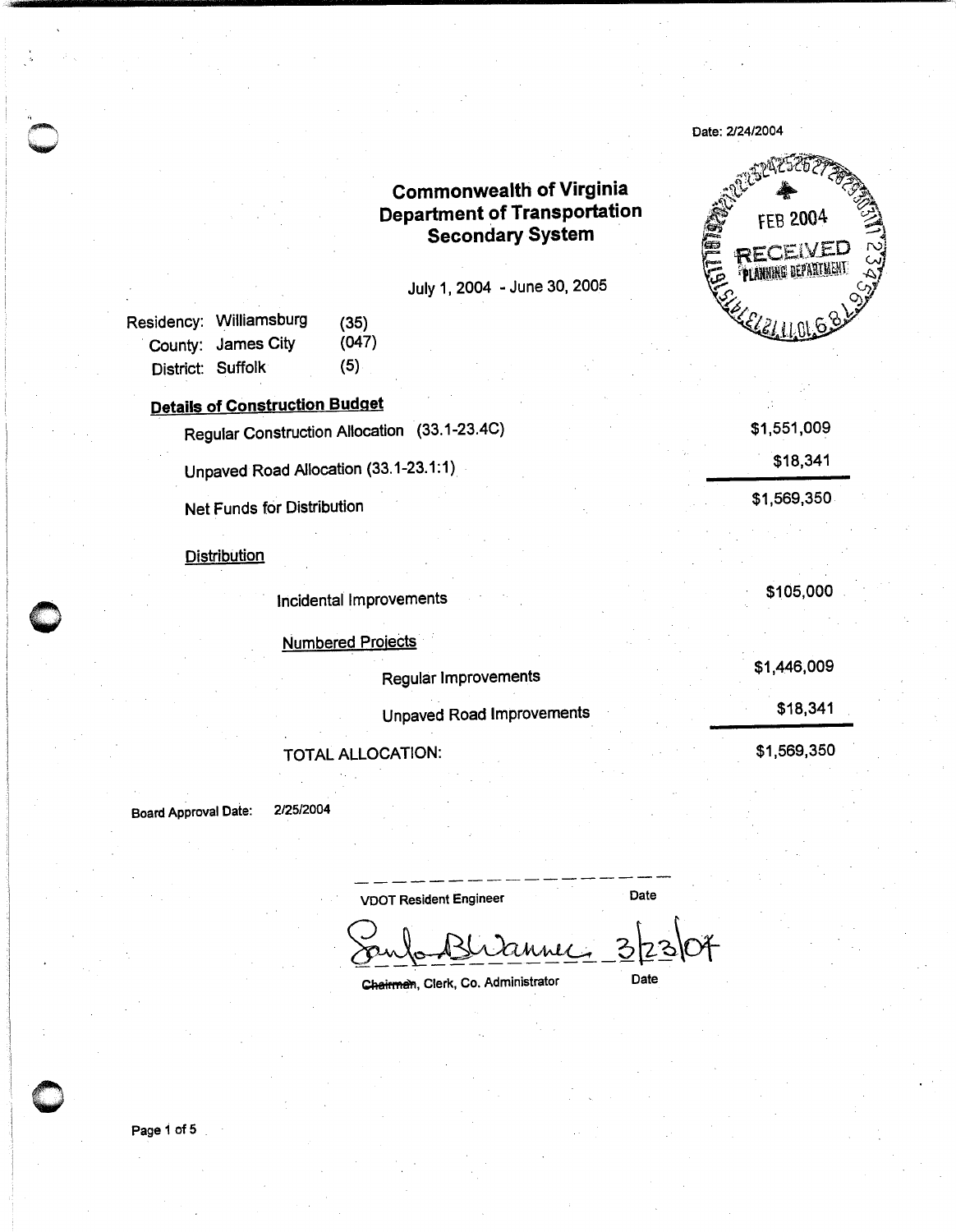| <b>County-Wide Incidental Construction</b>     |                                     |           | <b>Pitter Little College</b> |           |              |       |                |
|------------------------------------------------|-------------------------------------|-----------|------------------------------|-----------|--------------|-------|----------------|
| Pri#<br>PPMS#<br>Road Name/Title:<br>Project # | Route<br>Description:<br>FR:<br>TO: |           | <b>Estimated Costs</b>       |           | Prev Funding | Phase | Funding        |
| Pri. #0                                        | 8000                                | <b>PE</b> |                              | \$0 PE    | \$0          |       | \$0            |
| <b>CWI</b>                                     |                                     | <b>RW</b> | \$0                          | <b>RW</b> | \$0          |       | S <sub>0</sub> |
| <b>Total County-Wide Allocation</b>            | FR:                                 | CN        | \$944,458                    | <b>CN</b> | \$314,458    | 9103  | \$105,000      |
| <b>CWI</b>                                     | TO:                                 |           | \$944.458                    |           | \$314,458    |       | \$105,000      |

\$105,000

### Total Dollars - County-Wide Incidental Construction

Cost Center Breakdown on County-Wide Incidentals

| <b>Cost Centers</b> | <b>Description of Services</b>          | <b>Allocation</b> |
|---------------------|-----------------------------------------|-------------------|
| 1204007             | <b>Traffic Services:</b>                | \$50,000.00       |
| 1204003             | <b>Rural Additions:</b>                 | \$0.00            |
| 1204002             | Pipe Installations / Private Entrances: | \$15,000.00       |
| 1204005             | Preliminary Engineering and Surveys:    | \$20,000.00       |
| 1204006             | <b>Fertilization and Seeding:</b>       | \$5,000.00        |
| 1204004             | Subdivision Plan Review:                | \$15,000.00       |
| 1204008             | <b>Right Of Way Engineering</b>         | \$0.00            |
| 1204009             | <b>Traffic Calming</b>                  | \$0.00            |

Page 2 of 5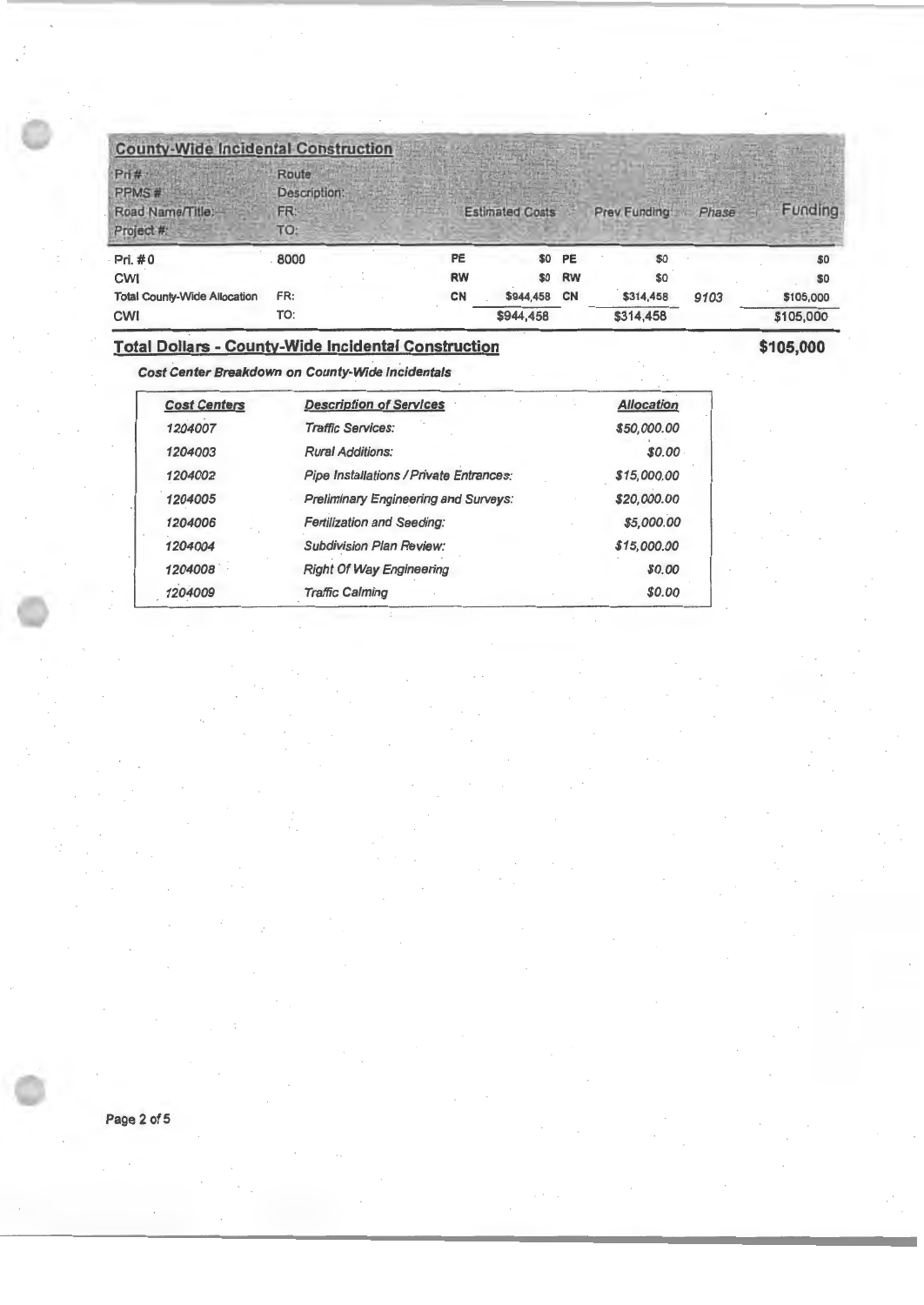# **Requiar Construction Projects**

| Pr#<br>PPMS <sup>#</sup><br>Road Name/Title:<br>Project #: | Route<br>Description:<br>FR:<br>TO. |           | <b>Estimated Costs</b> |           | Prev Funding | Phase | Funding     |
|------------------------------------------------------------|-------------------------------------|-----------|------------------------|-----------|--------------|-------|-------------|
| Pri. #1                                                    | 0615                                | PE        | \$800,000              | PE        | \$474,489    | 9101  | \$325,511   |
| 50057                                                      | 4 Lane, median w/bike&multi trail   | <b>RW</b> | \$0                    | <b>RW</b> | \$0          |       | \$0         |
| <b>IRONBOUND ROAD</b>                                      | FR: ROUTE 747                       | CN        | \$5,500,000            | CN        | \$0          | 9104  | \$724,724   |
| 0615-047-169, PE, C501                                     | TO: 0.26 MI E RTE 616               |           | \$6,300,000            |           | \$474,489    |       | \$1,050,235 |
| Pri. #2                                                    | 0607                                | <b>PE</b> | \$428,000              | PE        | \$150,000    | 9101  | \$278,000   |
| 3089                                                       | Improve shoulders & ditch           | <b>RW</b> | \$1,721,500            | <b>RW</b> | \$800,000    | 9102  | \$107,774   |
| <b>CROAKER ROAD</b>                                        | FR: 0.05 MI. S. RT. 601             | CN        | \$3,584,000            | <b>CN</b> | \$52,419     | 9104  | \$0         |
| 0607-047-113, C502                                         | TO: 0.06 MI. N. RT.605              |           | \$5,733,500            |           | \$1,002,419  |       | \$385,774   |
| Pri. #3                                                    | 0601                                | PE        | \$5,000                | PE        | \$0          | 9101  | \$5,000     |
| 52080                                                      | SERP/scoping only- improve cur      | <b>RW</b> | \$0                    | <b>RW</b> | \$0          |       | \$0         |
| <b>BARNES ROAD</b>                                         | FR: 0.50 E RTE 60                   | <b>CN</b> | \$0                    | <b>CN</b> | \$0          | 9104  | \$0         |
| 0601-047-171,C501                                          | TO: .65 MI.E RTE.60                 |           | \$5,000                |           | \$0          |       | \$5,000     |
| Pri. #4                                                    | 0608                                | PE        | \$50,000               | <b>PE</b> | \$0          | .9101 | \$5,000     |
| 52081                                                      | SERP/scoping only- improve cur      | <b>RW</b> | \$125,000              | <b>RW</b> | \$0          |       | . \$0       |
| <b>MOUNT LAUREL ROAD</b>                                   | FR: .30 MI. E. RTE606               | <b>CN</b> | \$600,000              | <b>CN</b> | \$0          | 9104  | \$0         |
| 0608-047- ,C501                                            | <b>TO: ROUTE 606</b>                |           | \$775,000              |           | \$0          |       | \$5,000     |

**Totals Dollars - Regular Construction Projects \$1,446,009**